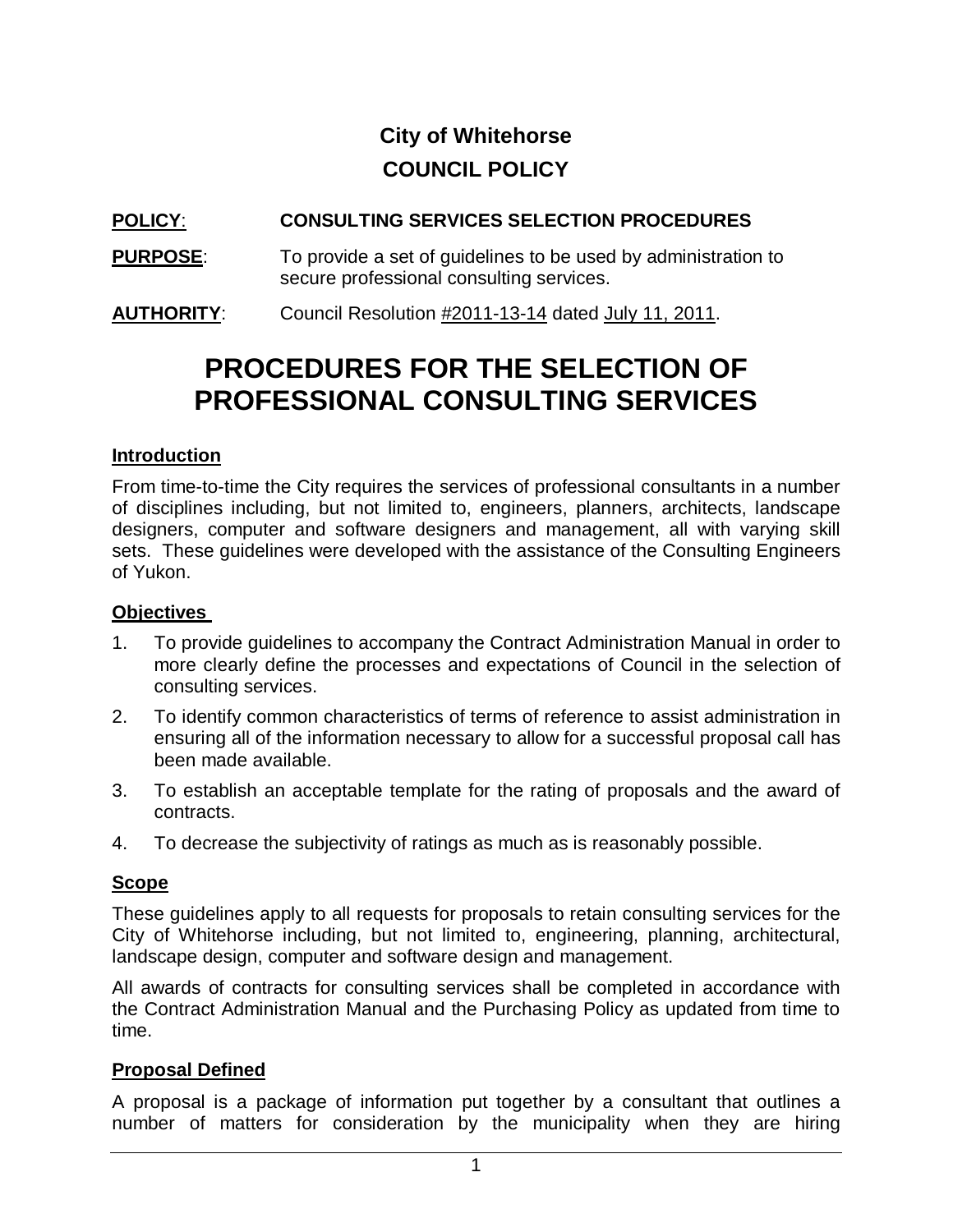professional services. Proposals are usually assembled in response to a call for proposals and address terms of reference assembled and issued by administration.

A proposal differs from a tender. Both request someone, or a firm, to submit on performing services for the municipality. A tender will outline the criteria to such a degree that the only real variable is cost. Therefore the award of tenders is almost always based on the lowest bid, unless there are mitigating circumstance that would disqualify the low bid.

Cost in a proposal is only one variable to be considered. When hiring professional services for a project factors other than price must be taken into account to ensure that the municipality receives the best value for the money expended.

The municipality defines the project, the scope, anticipated completion date, and in some cases, a range of funds available, so the consultant can put their proposal in context. The City would not, however, stipulate experience required or project methodology. They would review the proposals and take the firm with the experience and methodology that they believe would then allow taxpayers to get the best job for their money.

From time to time the City may elect to solicit proposals for Design / Build Projects. Proposals for this type of service typically require that firms combine several areas of expertise and necessitate the assembly of a team representing various industries or disciplines. Design / Build projects may include first soliciting an expression of interest prior to issuing a proposal call.

While terms of reference and rating procedures are essential to competition, it should never be the intent to make the process so complex that it wastes resources or the consultant's time in preparing them. There will always be some subjectivity involved in the rating of proposals, where there should be none in a tender.

## **Critical Steps**

The following ten steps are required for the selection of consultant services under the proposal call process:

- 1. **Project Approval** Council considers projects proposed for the subsequent year at budget discussions and approves them with their annual budget.
- 2. **Rating Criteria Approval** The responsible Department Manager sets the maximum assigned weight allocation for the specific rating areas within the parameters specified in Appendix "A". The Manager shall provide written rationalization of the weighting assigned to each criteria based upon the importance of each criteria to the objectives of the project. Where zero weighting is an option (Schedule and Local Content), zero shall only be used in cases where there is clearly no benefit to the City or the proponent for the criteria to be evaluated.

In instances where Council has expressed a desire to set the assigned weightings, the Department Manager will provide a written recommendation to Council regarding the assigned weights. Council will then consider, possibly revise and approve the final assigned weight allocation.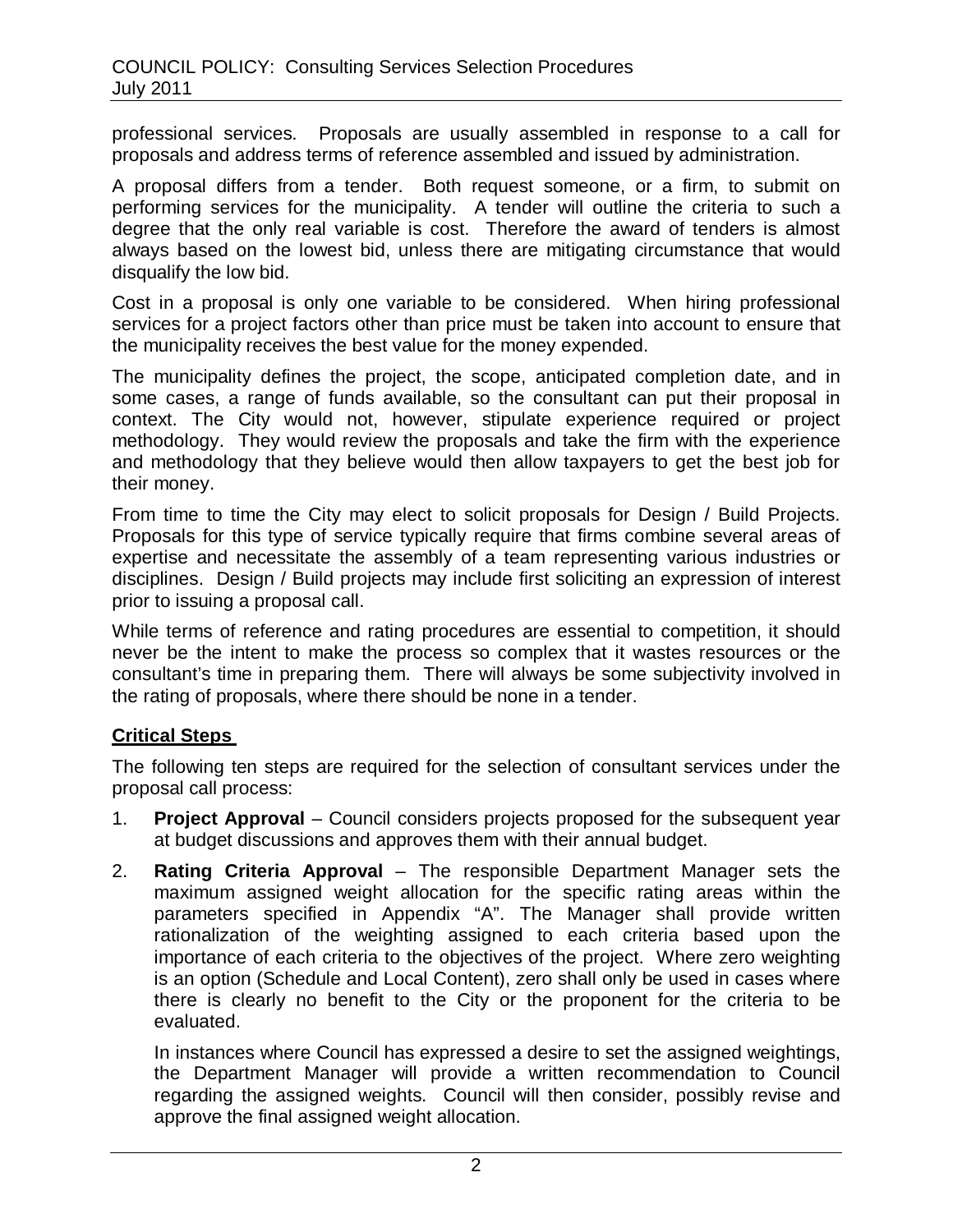3. **Terms of Reference** – The responsible Department Manager is responsible for drafting the terms of reference and setting the schedule for the project. These steps are done administratively as it is the Department Manager that has the most knowledge of the desired outcomes and the scope of the project. Thus it falls within the Department Manager's area of expertise and needs to be worked into the department's schedule.

The terms of reference are to include the specific sections as indicated in Appendix "B"

- 4. **Call For Proposals** Calls for proposals will be issued by the responsible Department Manager and shall follow the City of Whitehorse Purchasing and Sales Policy as updated from time to time. Advertising for public submissions shall be done in a minimum of local City newspapers and the City of Whitehorse website, unless waived by Council. A minimum period of two weeks shall be allowed for formal advertising. A requirement for a local presence may form part of the terms of reference for specific projects where it is deemed essential to the success of the project. Any firm, regardless of physical location, is eligible to submit a proposal. For projects that fall below the prescribed monetary limits, as defined in the purchasing policy, administration may issue invitational proposal calls or sole source directly.
- 5. **Terms of Reference Briefing** In some cases, where the project is unusual or if the municipality believes it may be beneficial, the City may, after issue of the RFP, have meetings to answer questions on the terms of reference or clarify issues raised by the potential respondents. If issues are raised in those meetings which warrant a possible change in the RFP as written, then an addendum to the RFP shall be issued.
- 6. **Proposals Rating** The Department Manager responsible for the project will assemble an administrative team of at least three people, one of which will be the Department Manager or person designated, who will then rate the proposals received in accordance with the terms of reference. A standardized evaluation form shall be developed in consultation with the administrative team that will be used to evaluate the proposals based on the weighted criteria. The evaluation form along with the terms of reference and copies of each proposal are to be distributed to the administrative team well in advance of the administrative team meeting as a group to formally review the proposals. The Department Manager or person designated will distribute only the proposals for review and will hold back and maintain in a secure location the fees section of the proposal, which is to be submitted in a separate sealed envelope. Fees will be opened and evaluated separately only after the entire administrative team as a group has finalized their rating of the first four areas as defined in Appendix "A".

When rating proposals, the team shall use the rating areas to determine whether:

(1) The consultant has the capability to carry out the work, bearing in mind: the size, complexity and time constraints of the job; the number, qualifications and experience of personnel to be assigned or made available to the job; the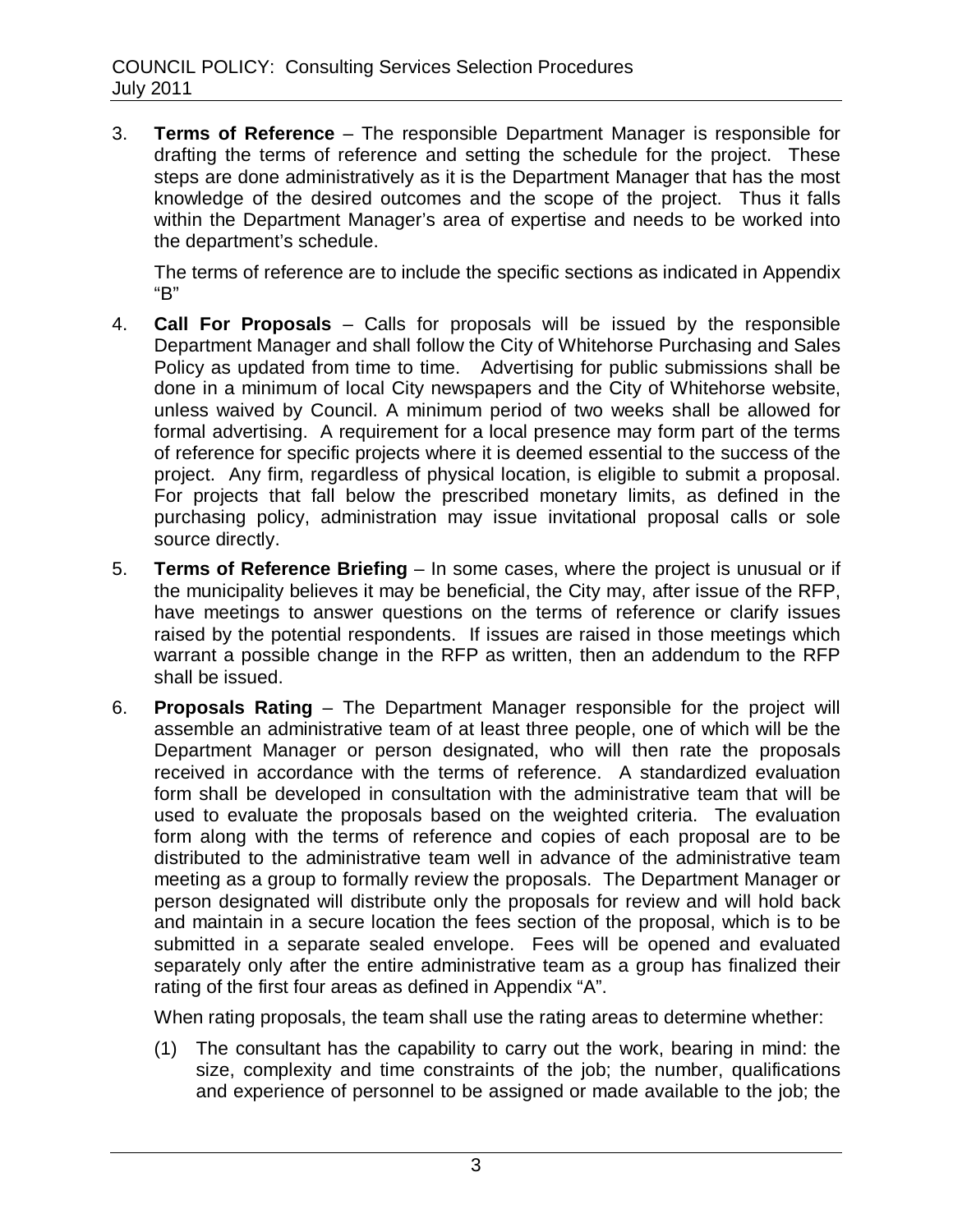firm's experience and satisfactory performance on similar projects; and the firm and team's level of local knowledge.

- (2) The proposed approach to the problem will likely produce the desired results considering: the management of the work; delegation of responsibility; work plans, scheduling and cost control; reporting methods and quality control; the proposed methodology and innovation to the work; and all sub-consultants to be utilised.
- (3) The estimated cost for the work is realistic and the proposed fees are reasonable. The complexity of the fee structure should be analysed to ensure that the amounts included are in line with those normally used for the type of service and that they are all inclusive. The Manager of the originating Department could undertake negotiations on fees with the highest rated firm if the adjusted fee is over the budgeted amount for the project.

Each proposal is to be evaluated individually by the members of the team. The ratings are then to be discussed with the team, adjusted if required and then averaged to obtain a final rating for each rating area.

The sum of the final averaged ratings for the first four evaluation criteria, project team, methodology, past relevant experience and local preference, will be determined and compared to a Technical Points Threshold. The Technical Points Threshold is calculated as 80% of the total maximum assigned weights for each of the first four evaluation criteria areas.

Consultants whose proposals score above the threshold will be considered further in the evaluation process. Those proposals that score below the threshold will be returned to the consultants with the fee envelope unopened, utilizing a Return of Proposal Letter as illustrated in Appendix "C".

Once scoring of the first four evaluation areas has been completed, the fee envelope will be opened, discussed with the team, the Consultant and adjusted if necessary with the written acknowledgement of the consultant. The Adjusted Fees will then be scored.

Adjustments to fees are undertaken to ensure that a level playing field exists. The types of items that may be adjusted include, but are not limited to: number of hours of construction inspection; number of hours to undertake C.C.C. and F.A.C. inspections; number of hours of public consultation; number of hours of meetings; value of chargeable disbursements; and the addition or deletion of optional items.

In order to make the process as quantitative as possible Department Managers are urged to specify in advance such items as: the number of hours of inspections; the number of Public consultation meetings; the number of tenders to be let; the number of sets of contract documents or reports to be printed etc.

The Adjusted Fees will then be scored.

A final rating for each of the proposals will then be determined by summing the average rating for the first four criteria and the rating for the Adjusted Fees & Yukon Content. The proposal with the highest overall score is the highest ranked proposal.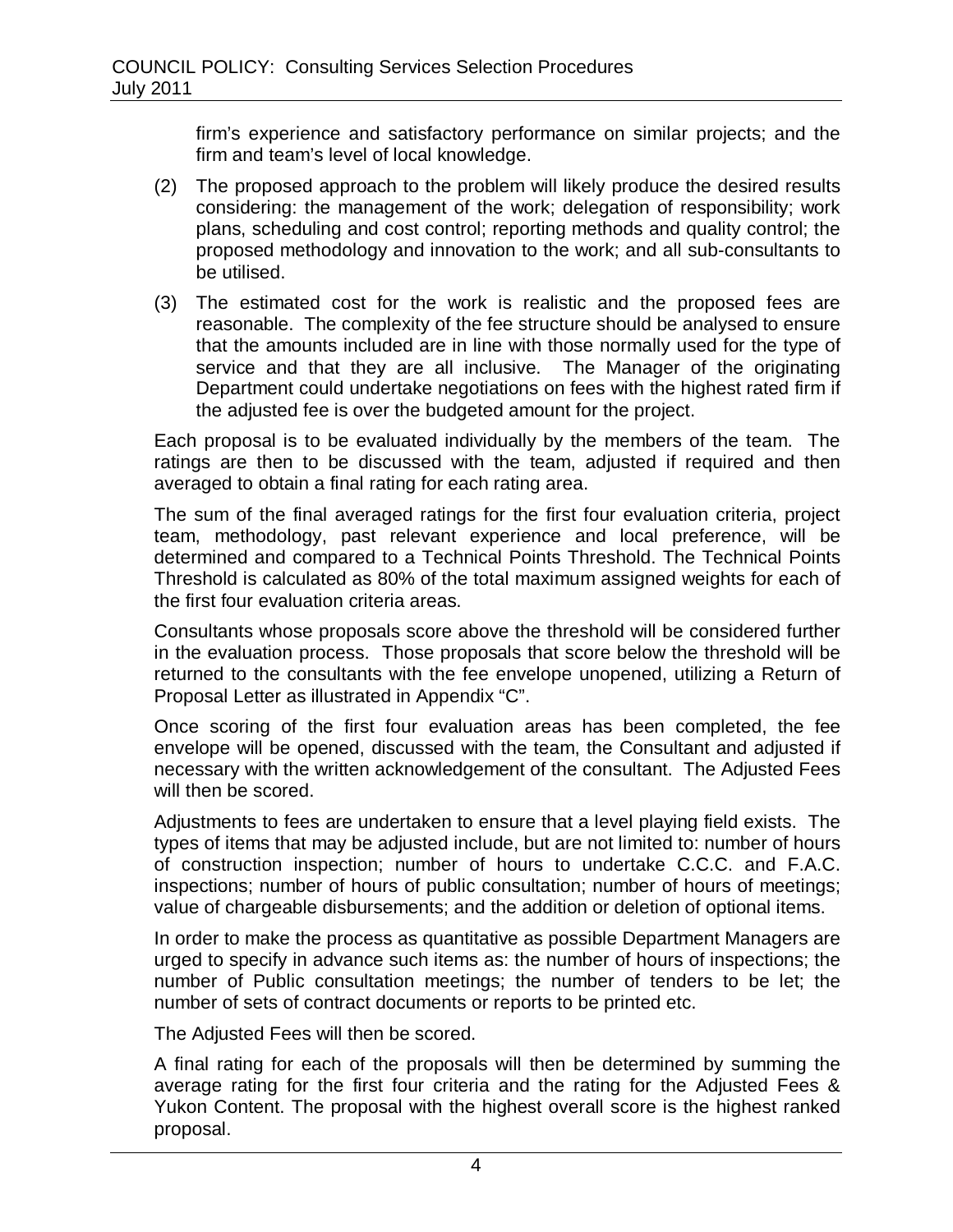In the event that there is a spread of 5% or less between the top ranked consultants, the rating team may, at their sole discretion, interview the consultants. Once the interviews are complete the rating team shall revisit their rating and make any adjustments deemed necessary as a result of the interview.

The Administrative recommendation for award of the contract shall be to the highest ranked proposal.

In the event that the Adjusted Fees of the highest ranked proposal exceed the budget the responsible Department Manager is authorized to negotiate, with the highest ranked consultant, a lower, more acceptable fee with the consultant. Should the Department Manager and the consultant not be able to negotiate the Adjusted Fees to the budget, significant redefining of the scope may then be required. The proposal call should be cancelled and an amended Request for Proposal should be issued.

The Administrative recommendation shall be written in the form of an Administrative Report.

- 7. Keeping of Records The City shall maintain one copy of the terms of reference, each firm's proposal, Rating Format sheets, individual evaluator notes and the Administrative Report only for those Proposals that meet the Technical Points Threshold. These documents shall be bound and maintained as one document for each proposal received and are to be considered confidential.
- 8. Award If the size of the contract falls within the purchasing limits of administration, a recommendation from the rating team will be submitted to the appropriate purchasing authority. If the size of the contract warrants council's attention, a recommendation will be made to the appropriate standing committee. In the event that the award may be deemed to be controversial, Council shall be given an in-camera briefing on the project and the recommendation for award.

Letters of Award and Non Award as contained in Appendix "D" and "E" respectively shall be issued by the Department Manager accordingly.

- 9. Contract For contracts valued at \$50,000.00 or more, the Letter of Award will be accompanied by a Consulting Services Contract for the successful firm to execute. The contract is to be based on the City's standard consulting services contract and the proposal submitted by the successful firm.
- 10. Debriefings Consultants submitting on City projects will be offered the opportunity for a thorough debriefing. The goal of the debriefing is to assist firms in improving their proposals for future projects. The debriefing will only discuss the point rating of the consultant being debriefed. Areas for improvement will be discussed on a comparative basis only without divulging the point values of other consultants or any proprietary information. Debriefings may be either verbal or written at the discretion of the Department Manager. Appendix "F" provides an example of a written debriefing form.

■2011-07-11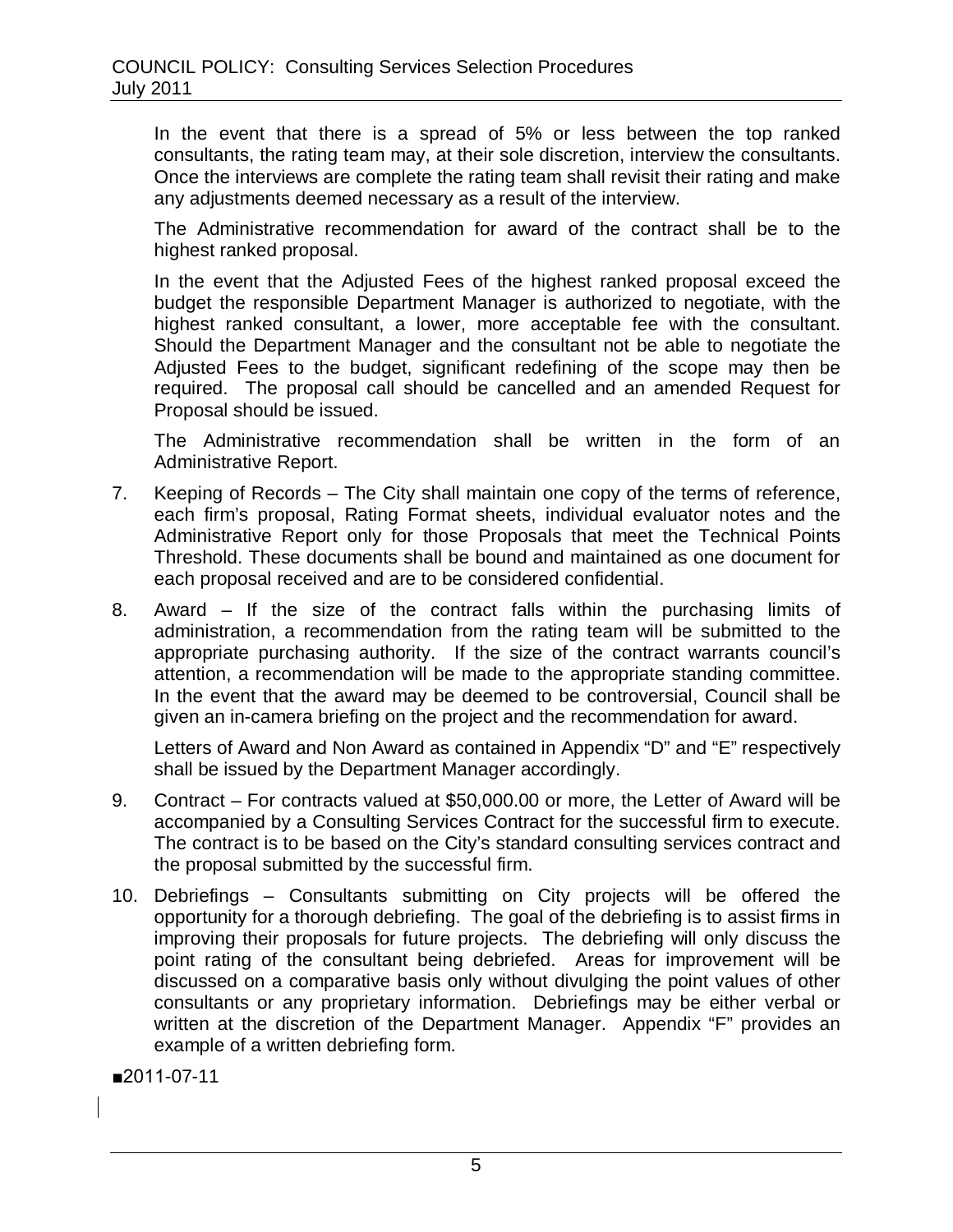# **APPENDIX "A" RATING OF PROPOSALS**

Proposals shall be evaluated only on the degree to which they fulfil the criteria in the following Rating Format Table. The criteria are explained in detail further on in Appendix "A".

These criteria are suitable for all projects including, but not limited to, those involving engineering, architectural, planning, landscaping, computer, software and management consultants. Where projects necessitate extraordinary requirements, additional criteria, or amended of criteria, shall be decided before calling for proposals.

The Assigned Weight column in Table A shows the range of weights that could be assigned for each of the four criteria.

The Assigned Weight shall be as set by the Department Manager unless Council directs otherwise. The sum of the Assigned Weight for all of the criteria should equal 100 points. In no case shall the Assigned Weights be changed after the RFP has been issued. In instances where Council has expressed a desire to set the assigned weightings the Department Manager will provide a written recommendation to Council regarding the assigned weights. Council will then consider, revise and approve the final assigned weight allocation.

|    | <b>CRITERIA</b>                                                                            | <b>ASSIGNED</b><br><b>WEIGHT</b> | <b>SCORED</b><br><b>WEIGHT</b> | <b>REMARKS</b> |
|----|--------------------------------------------------------------------------------------------|----------------------------------|--------------------------------|----------------|
| 1. | Project Team - personnel to be<br>assigned or made available to the<br>project.            | $10 - 30$                        |                                |                |
| 2. | Methodology/Approach proposed<br>firm<br>(includes<br>Project<br>by<br>Understanding).     | $5 - 30$                         |                                |                |
| 3. | Past relevant experience and<br>performance                                                | $15 - 25$                        |                                |                |
| 4. | Schedule                                                                                   | $0 - 10$                         |                                |                |
| 5. | <b>TOTAL Technical Points</b>                                                              |                                  |                                |                |
| 6. | <b>Technical Points Threshold</b><br>(80% of the Total Maximum<br><b>Technical Points)</b> |                                  |                                |                |
| 7. | Adjusted Fees (SEE NOTE 1)                                                                 | $10 - 60$                        |                                |                |
| 8. | <b>Local Content</b>                                                                       | $0 - 20$                         |                                |                |
| 9. | <b>TOTAL Non-Technical Points</b>                                                          |                                  |                                |                |
| 10 | <b>TOTAL POINTS</b>                                                                        | 100                              |                                |                |

# **RATING FORMAT TABLE**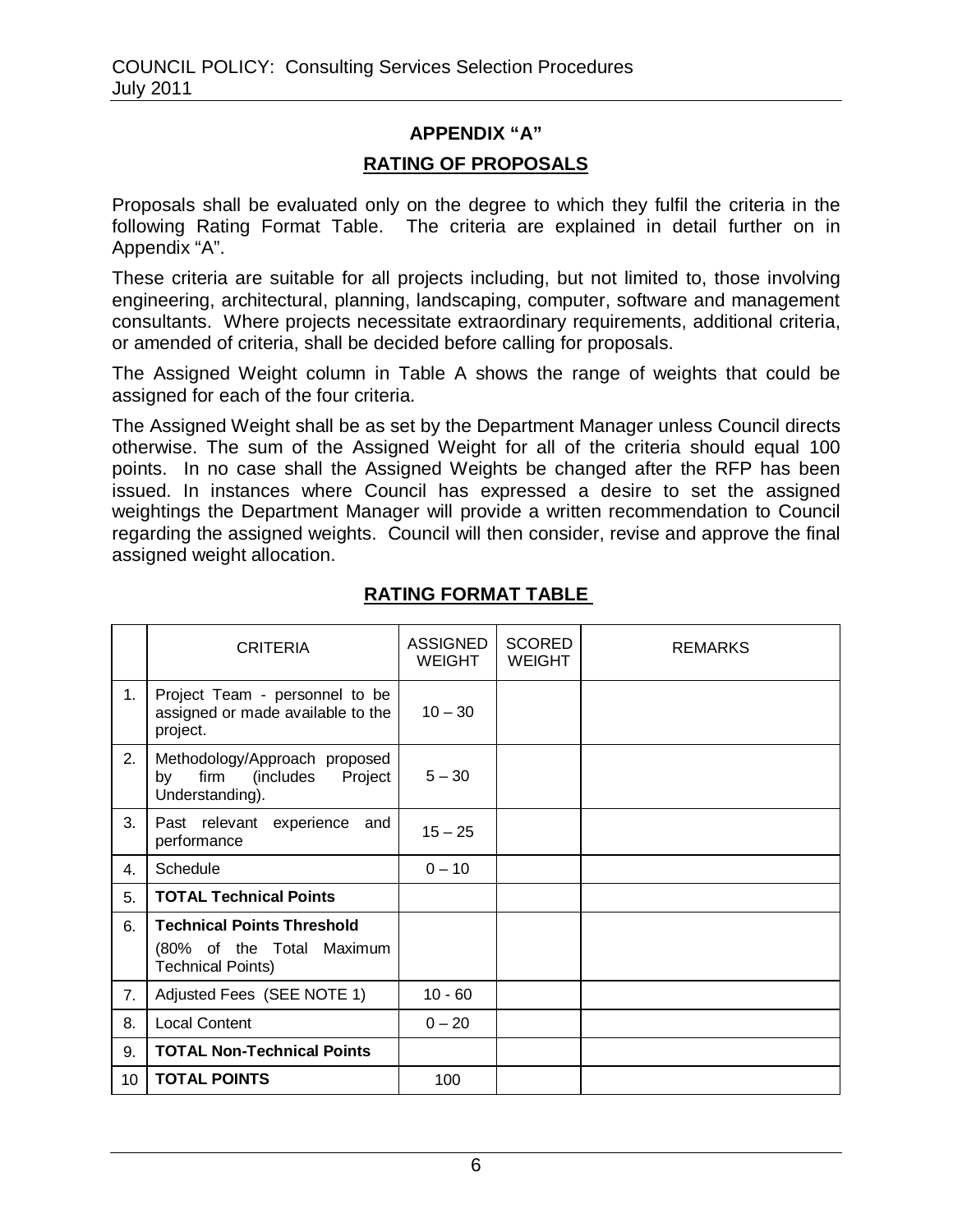NOTE 1: For Value Driven projects the Assigned Weight for Adjusted Fees shall not be higher than 25%. For Price Driven projects the Assigned Weight for Adjusted Fees may go as high as 60%.

Value Driven projects are defined as projects where the scope of work requires specific expertise from within a project team and where price is not a key factor. Value driven contracts propose a solution to a problem, need, or objective, under stated terms and conditions, and require professional consulting services.

Price driven projects are defined as projects where the methodology follows an accepted practice or a set of prescribed specifications and or drawings, and the final deliverables require only minor professional interpretation.

## **DETAIL DESCRIPTION OF RATING CATEGORIES**

- 1. Project Team This evaluates the breadth and depth of the human resources that will be assigned or made available to the project. Evaluators will ensure that all required disciplines are appropriately represented and will gauge and rate the knowledge of team members. The review will include individuals and subconsultants and the assessment will be based on resumes, first-hand knowledge and reference checks. Proponents are required to submit experiential knowledge on similar related projects as well as technical, academic and professional qualification of each member of the Project Team. Engineered designs must be stamped by an engineer registered with the Association of Professional Engineers of Yukon.
- 2. Methodology/Approach This is designed to evaluate the soundness of the approach and philosophy to be employed by the firm in completing the work. Evidence must be provided to show that the proponent has a clear understanding of the project and has carefully considered the requirements of the project and the methods necessary to ensure that the project is proactively and successfully completed. The proponent must also demonstrate a clear understanding of the client's objectives and make note of any project specific constraints. Proposals must contain clear information that addresses the RFP and are to be graded more on quality than the quantity of responses.
- 3. Past Relevant Experience and Performance This evaluates the proponent based on the experience and performance of the firm as well as key staff for the project on similar related projects. Points will be assigned in accordance with the number of similar projects completed and the quality of references provided. The City reserves the right to contact representatives of previous clients who have first-hand knowledge of their past relevant experience and performance, including Yukon and Federal Governments, First Nations, other City departments as well as other municipalities or any other agencies suggested by the proponent,. It is therefore important that the proponent produce a comprehensive list of previous related projects undertaken by the firm, related projects that key personnel have worked on and the clients they have worked for so that these inquiries can be made. Evaluators will not be limited to the proponent's references and may consider comments from other known former clients.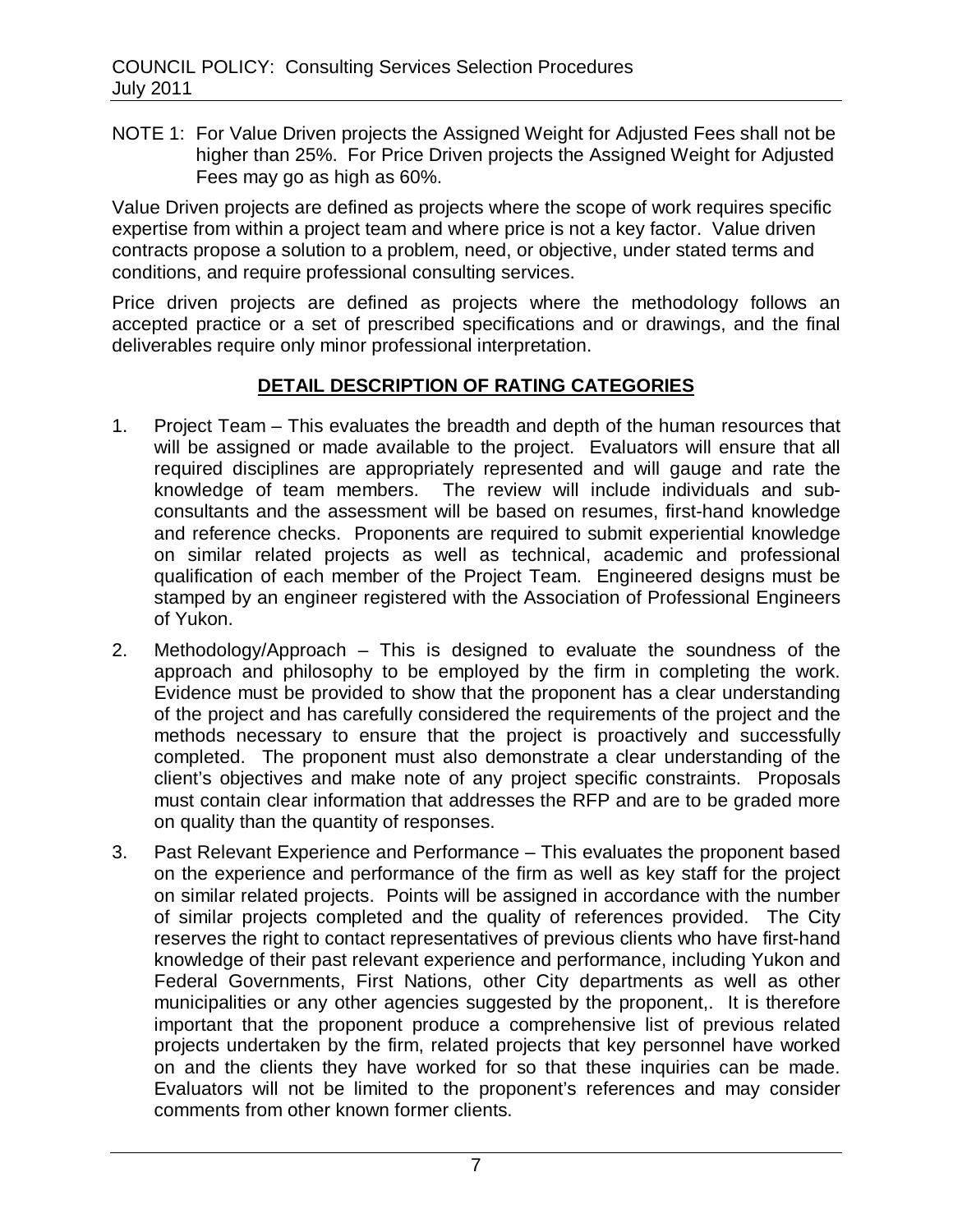- 4. Schedule The proponent shall review the schedule proposed in the RFP and the proposal shall clearly indicate the proposed schedule for each required major activity for the work and include all significant milestones. If suggesting changes to the dates of the preliminary schedule the proponent must explain why the changes are suggested. The proponent will not have points deducted for suggesting changes unless the changes are put forth without justification or have significant impact to key milestones or completion date.
- 5. Total Technical Points This is the sum of the final averaged ratings for the first four evaluation criteria: Project Team, Methodology, Past Relevant Experience and Schedule.
- 6. Technical Points Threshold This is a calculated number and is to be 80% of the sum of the total assigned weights for each of the first four evaluation criteria areas.

Proposals that score above the threshold will be considered further in the evaluation process. Those proposals that do not score above the threshold will be returned to the Consultants with the fees unopened.

7. Adjusted Fees – This evaluation area looks at the person hour estimates and rates for the project team plus disbursements and sub-consultants. The City shall use a modified two-envelope system for fees, meaning fees shall be submitted in a separate, appropriately marked envelope and will be evaluated separately and after the evaluation team has completed their evaluation of the above noted 4 criteria. The fee envelope shall be held back and maintained in a secure location by the Department Manager.

Fees may be adjusted by the City to ensure commonality where deemed necessary only with the knowledge and written approval of the consultant. Adjustments to fees are undertaken to ensure that a level playing field exists. The types of items that may be adjusted include, but are not limited to:

- Number of hours of construction inspection;
- Number of hours to undertake C.C.C. and F.A.C. inspections:
- Number of hours of public consultation;
- Number of hours of meetings;
- The value of chargeable disbursements; and
- The addition or deletion of optional items.

When the City determines that a fee adjustment or more information pertaining to fees is required, the Department Manager will contact the consultant. The Department Manager will inform the consultant of the proposed changes, requirements for additional fees or information. The consultant will submit a letter either agreeing or disagreeing to the adjustment as proposed by the City and will provide additional information pertaining to fees as required.

In order to make the process as quantitative as possible Department Managers are urged to specify in advance such items as: the number of hours of inspections; the number of Public consultation meetings; the number of tenders to be let; the number of sets of contract documents or reports to be printed etc.

For rating purposes, fees will not include G.S.T.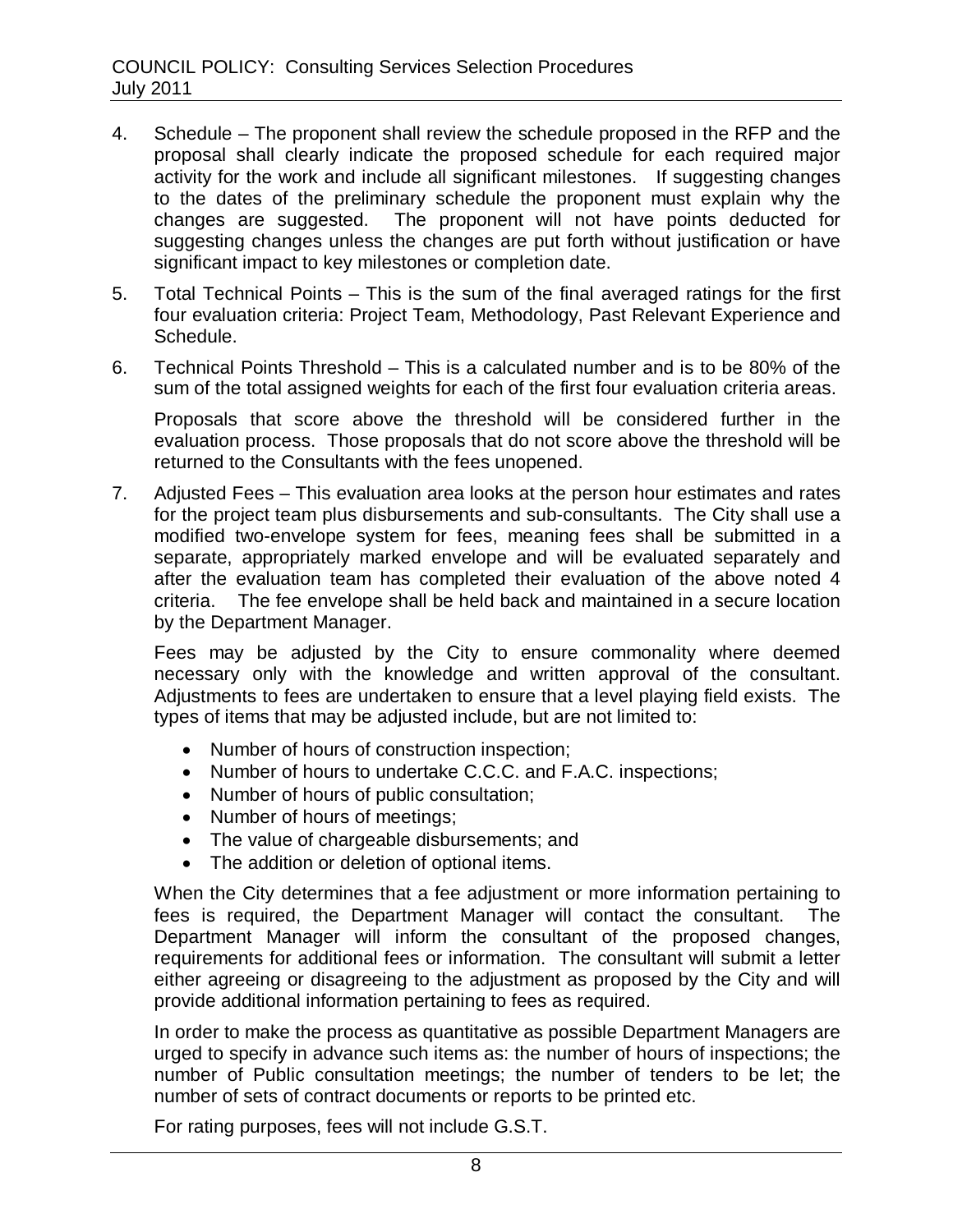All Adjusted Fees that are below budget will receive 20% of the maximum point value specified in Item 7 of Table A, Appendix "A". The lowest adjusted fee will score 80% of the maximum point value specified in Item 7 of Table A, Appendix "A". A calculated highest Adjusted Fee determined to be 50% higher than the lowest fee will receive 0 points. All other fee submission will receive points prorated accordingly between these two values over the 80% point spread.

8. Local Content

This evaluation criterion rewards local firms and encourages partnerships between local firms and non-local firms with specialized expertise. Given that local content information and information presented in the development of fees must align, Local Content shall be submitted in the same envelope as the Fees. Proof of Local Content such as Yukon Health Card; business office address and City of Whitehorse Business Licences must be included as backup information in the evaluation. Proponents will be evaluated as follows:

- Proponent has a local office\* and will use predominantly<sup>+</sup> local-based staff<sup>+\*</sup> for project – 100%
- Proponent has local office and will use predominantly non-local based staff 75%
- Non-local based proponent using predominantly Yukon firms as subconsultants /staff – 75%
- Proponent has local office and will use non-local based staff 50%
- Non-local based proponent using one or more local firms as sub-constants 25%
- Non-local based proponent  $-0\%$

\***Local office** means an office located within the municipal boundaries of the City of Whitehorse accompanied by a City of Whitehorse Business License.

+ **Predominantly** means at least two thirds of the local time allocation for the project.

+\***Local-based staff** means staff holding a Yukon Health Card.

- 9. Total Non-Technical Points This is the sum of the rating for the adjusted fees and for the average rating for Yukon Content.
- 10. Total Points A final rating for each of the proposals will then be determined by summing the final averaged ratings for the first four evaluation criteria and the rating for Adjusted Fees and Yukon Content. The proposal with the highest number of Total Points is the highest ranked proposal.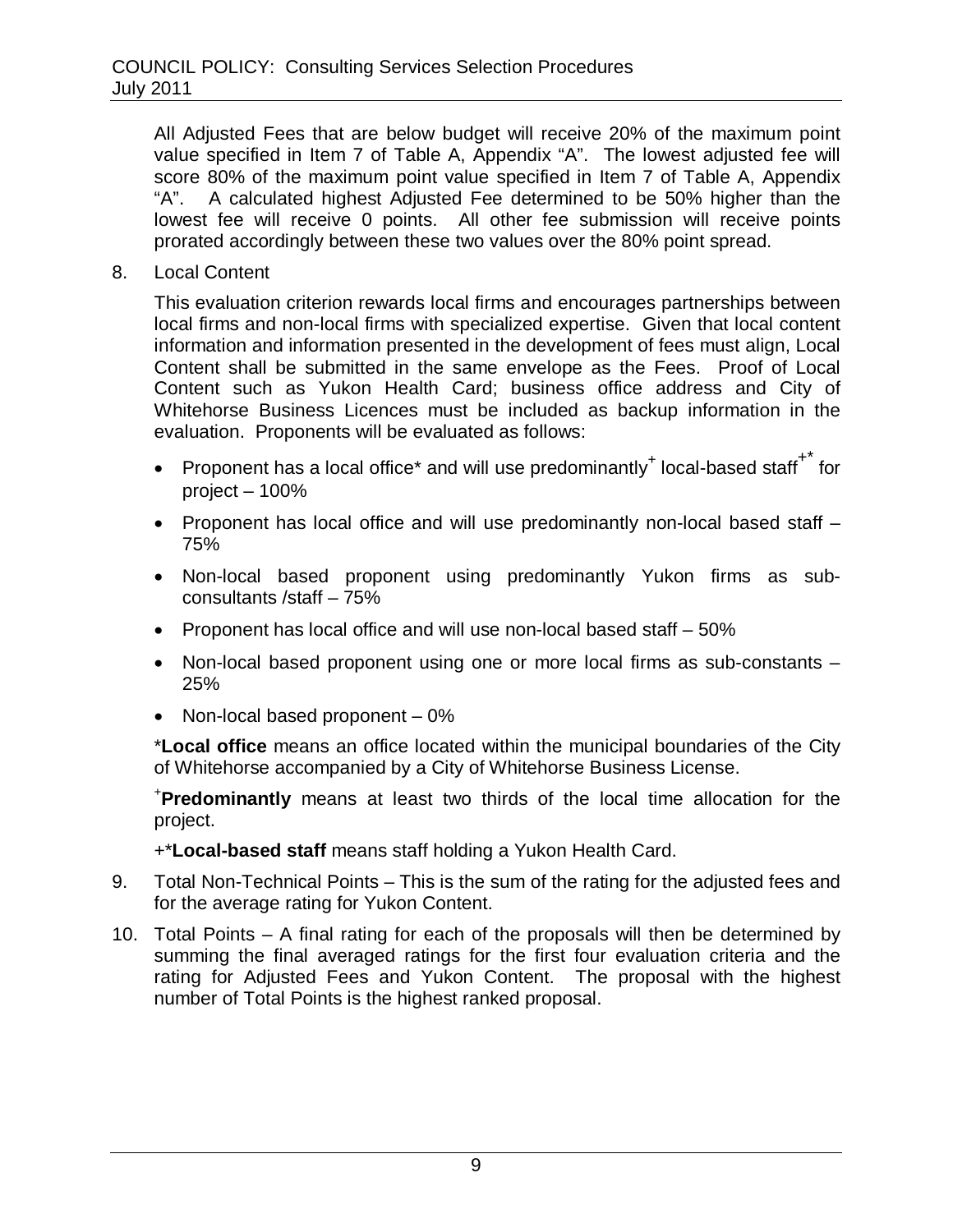## **APPENDIX "B"**

## **REQUEST FOR PROPOSALS AND TERMS OF REFERENCE**

#### **Request For Proposals**

A request for proposals shall contain: a statement of the work required; any supporting documentation and data relating to the work; the closing date for submissions; and any instructions governing the information that the firm shall include in its proposal.

The City may request letter type proposals for smaller projects and may place parameters on the number of pages, font size, margins and line spacing as deemed appropriate.

#### **Terms of Reference**

The terms of reference for a project should adequately describe the outcomes desired and the information available to the consultants to assist them in preparing their proposals.

When an extraordinary requirement(s) are critical, the requirement(s) shall be stated explicitly. For example, where scheduling is critical, the request for proposal shall contain a statement such as, "if the firm cannot satisfy deadline requirements, it is not appropriate to submit a proposal." Where a local presence is required by the successful consultant, this shall be stipulated as well.

Depending on the project and the circumstances, it may be appropriate to send the draft terms of reference and call for proposals to selected people in the field for review prior to the final draft being made available. This should never provide a benefit to one firm over another.

Terms of reference may include but are not necessarily confined to the following:

- 1. Mission A short statement of purpose for the work.
- 2. Background A statement outlining the situation leading to the requirement for a proposal call.
- 3. Objectives Specific statements describing that which is to be achieved.
- 4. Scope and Constraints A description of the range, extent and bounds of the work. This section would also detail any special considerations that the consultant should be aware of, i.e. Grants, etc. It could also detail public meetings required, notice requirements, meetings, etc. Details of any constraints imposed such as City policies and standards, current and proposed related activities, security, sensitivity to other interest, protection of the environment, conservation of resources and other relevant restrictions.
- 5. Location Will be specified only if required.
- 6. Resources Details of available City of Whitehorse support and City responsibilities. List and availability of relevant documents. The relevant list of documents shall be complete and the documents themselves shall be assembled and made available for viewing by consultants.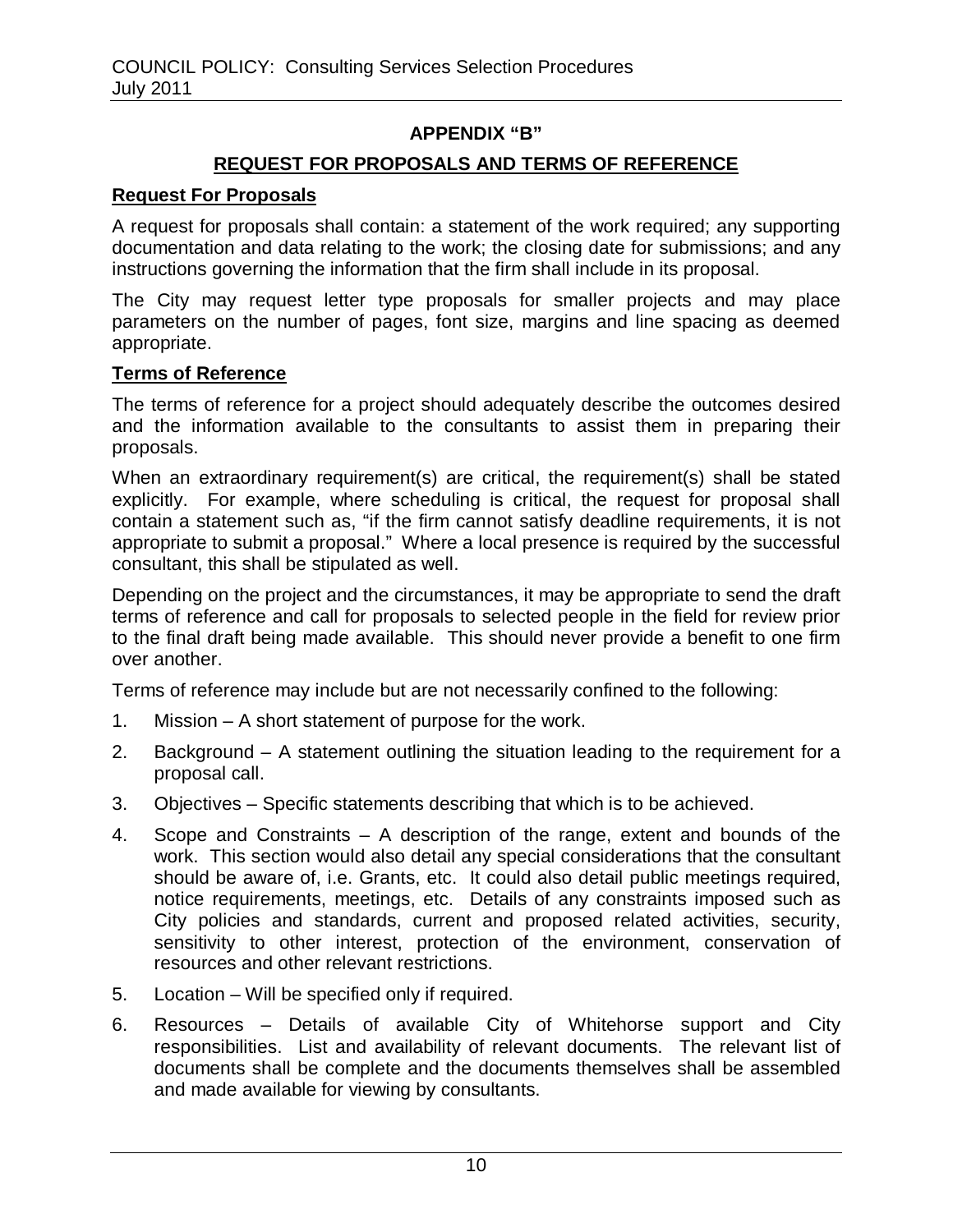- 7. Schedule A time schedule for the completion of each stage of the work and for the entire work.
- 8. Reporting Requirements Includes progress reports, Council reports, Advisory or Steering Committee reports and other control procedures to be applied by the City during the work.
- 9. Financial Limitations The project budget and breakdown, if applicable, within which the work is to be performed.
- 10. Administration The day to day contact person for the City and any other approval and acceptance requirements relating to performance of the several stages and of the work as a whole. Also include assignment for the recording of meetings and the preparation and distribution of project materials.
- 11. Content of Proposals This section will describe the manner in which the consultant is to organise the proposal by spelling out the required table of contents.
- 12. Insurance Requirements The specific insurance coverage and levels required will be specified. The type and levels will be as set in accordance with the City's risk management practices.
- 13. Evaluation of Proposals The criteria, on which the proposals will be evaluated, the assigned weights for each evaluation criteria and the panel that will undertake the evaluation will be specified.
- 14. Contract Award Indicate who will award the contract and that the proposal submitted by the consultant will form the basis for a contract between the City and the successful consultant.
- 15. End use of the project This may not always be required but it is a good way to end the terms of reference on a positive note by explaining what use will be made of the work requested. It need only be very short but indicate how important the project is to the community.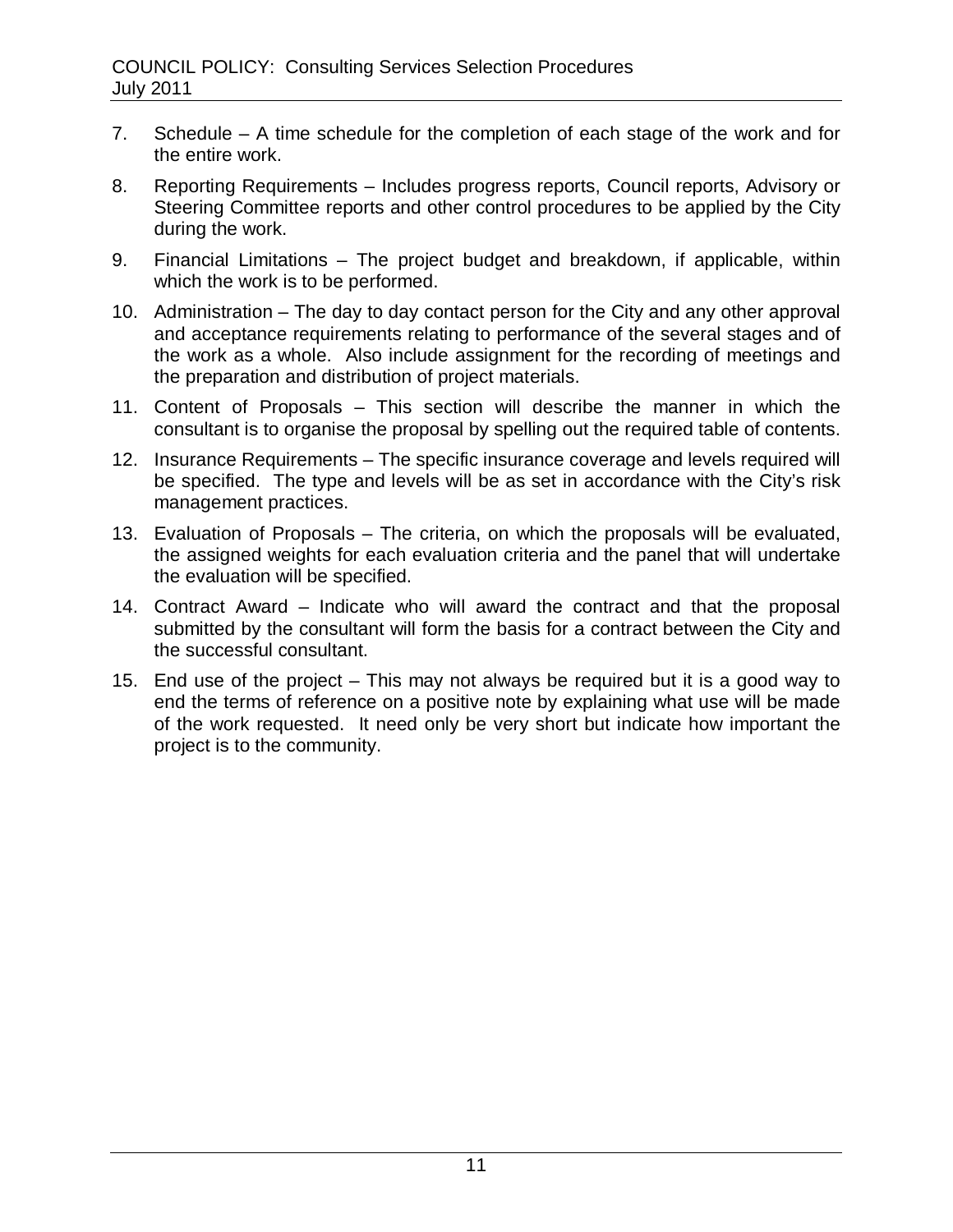# **APPENDIX "C" RETURN OF PROPOSAL LETTER**

 $\mathsf{DATE:}$  File  $\#$ 

ADDRESS

Dear:

## **RE: NAME OF PROJECT**

## **AWARD FOR CONSULTING SERVICES**

Please be advised that during the review of the proposals for the above noted project your proposal was found to score below the 80% threshold for the sum of the first four evaluation criteria areas of: Project Team, Methodology/Approach, Past Relevant Experience/Performance and Schedule. As is stated in the Procedures for the Selection of Professional Consulting Services your proposal will not be considered further. Your proposal and unopened fee envelope are being returned to you.

Please feel free to contact the undersigned to arrange for a debriefing meeting.

Respectfully yours,

THE CITY OF WHITEHORSE

Attach.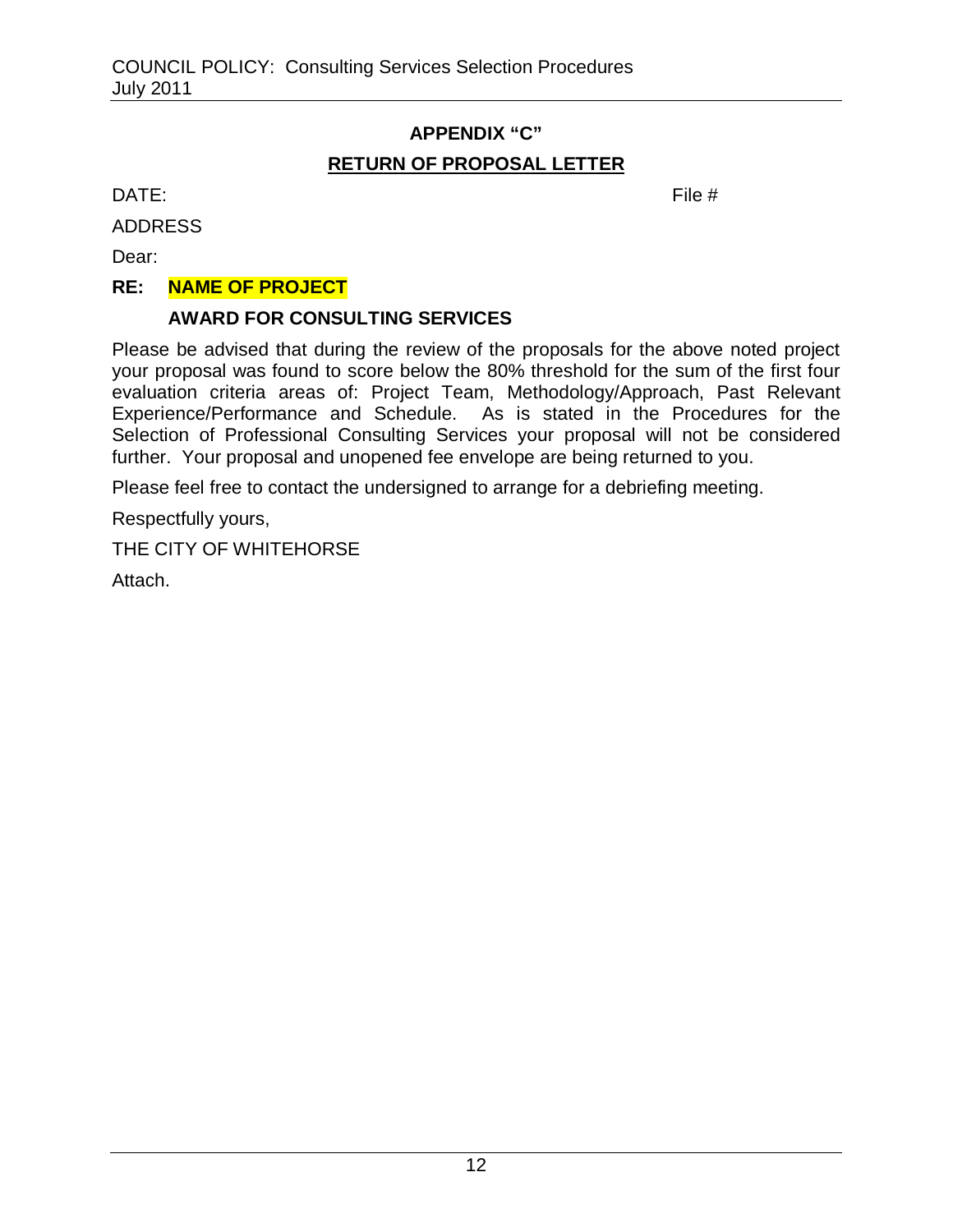# **APPENDIX "D" STANDARD AWARD LETTER**

 $\mathsf{DATE:}$  File  $\#$ 

ADDRESS

Dear:

#### **RE: NAME OF PROJECT**

## **AWARD FOR CONSULTING SERVICES**

We are pleased to advise you that **COMPANY** has been awarded the Consulting Services Contract for the above noted project.

Purchase Order  $\#\underline{\hspace{2cm}}$  in the amount of  $\$\underline{\hspace{2cm}}$  \_\_\_\_\_\_\_ including GST has been issued for the work. For your information and records, a copy of the Administration Report has been attached.

A standard Consulting Services Contract has been prepared and attached for your review and signature. Please execute and return all three copies for further processing.

Please contact **PERSON WHO IS HANDING PROJECT** to arrange a project start-up meeting as soon as possible.

Should you require any further information please contact the undersigned at

Respectfully yours,

THE CITY OF WHITEHORSE

Attach.

\_\_\_\_\_\_\_\_\_\_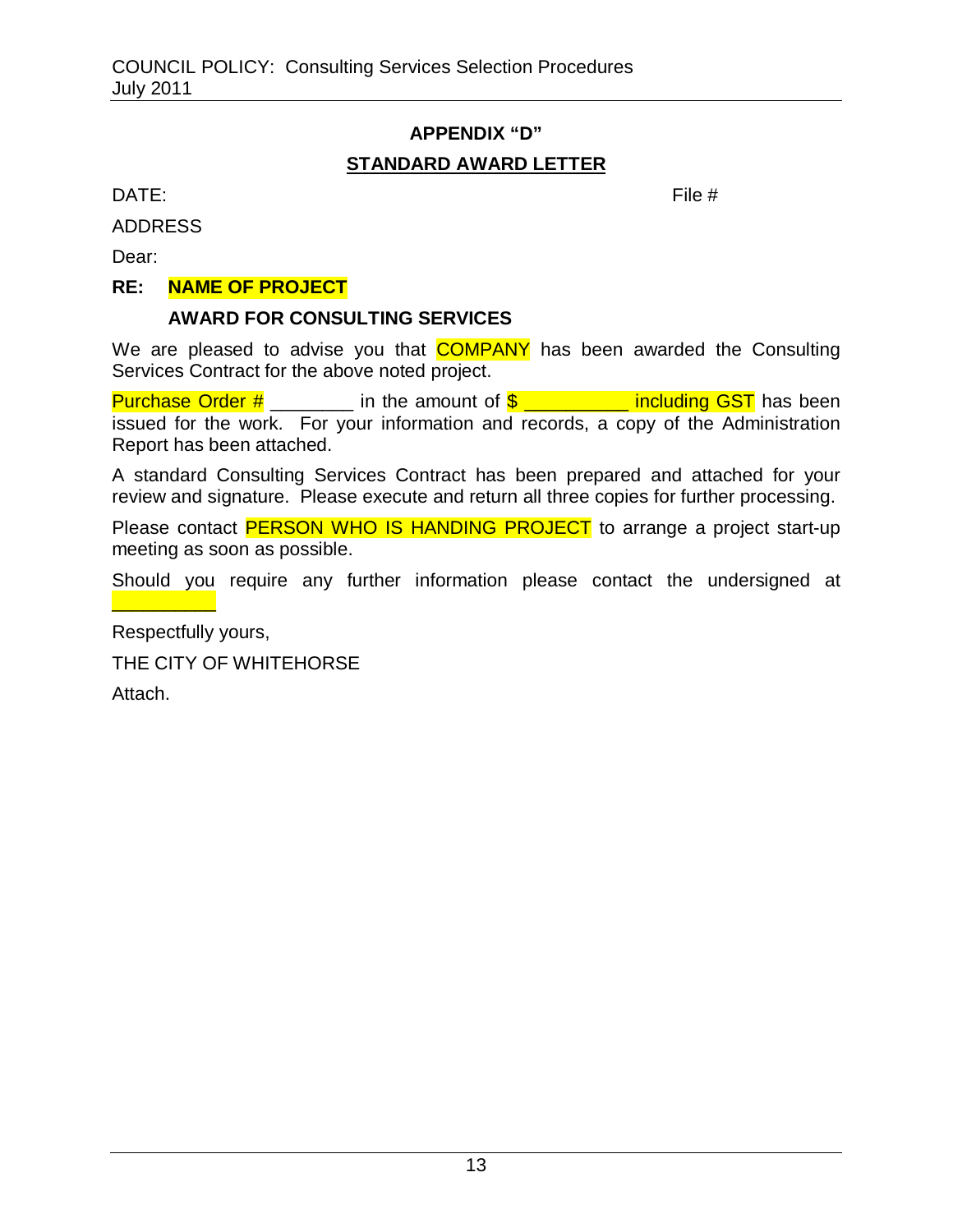# **APPENDIX "E"**

# **STANDARD NON-AWARD LETTER**

## DATE: File #

## ADDRESS:

Dear:

## **RE: PROJECT**

# **AWARD FOR CONSULTING SERVICES**

Please be advised that the Consulting Services Contract for the above noted project was awarded to **COMPANY**. The City thanks you for the time and effort put into your proposal. For your records, we have attached a copy of the Administration Report prepared for the award.

Please feel free to contact the undersigned to arrange for a debriefing meeting.

Respectfully yours,

THE CITY OF WHITEHORSE

Attach.